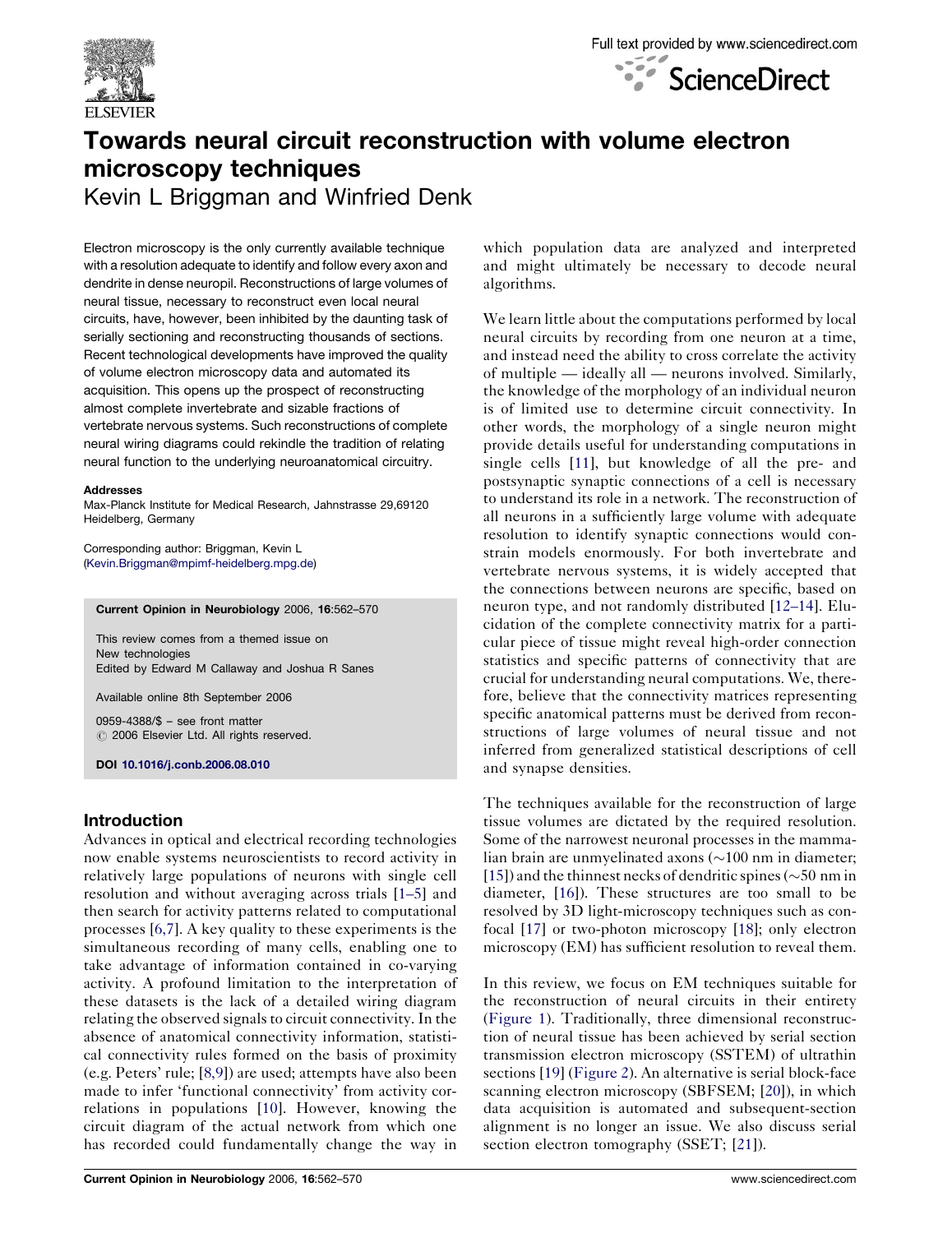

<span id="page-1-0"></span>Figure 1

A schematic diagram of the steps involved in the acquisition of tissue volumes using SSTEM, SBFSEM and SSET. The main differences between these techniques are how sections are cut from embedded tissue blocks, the process of image acquisition and the subsequent alignment of images. Sections are cut prior to imaging in SSTEM and SSET, but after imaging in SBFSEM. Transmission electron microscopy (TEM) and high-voltage transmission electron microscopy (HVTEM) are imaging techniques that require 'transparent' samples; scanning electron microscopy (SEM), however, is a surface imaging technique. Image stacks collected in the SBFSEM need no further alignment prior to reconstruction. See text for a more detailed description of each technique.

# **Staining**

Before discussing imaging techniques *per se*, we need to address the issue of selective staining, which is essential for all reconstruction efforts. Contrast in electron micrographs depends on the accumulation of heavy electrondense (heavy metal) atoms on the structures of interest. For the purposes of circuit reconstruction, a stain selective for neuron plasma (but not internal) membranes, synaptic vesicles, and post-synaptic densities would be ideal. Standard EM staining protocols rely on various combinations of osmium tetroxide, uranyl acetate, lead citrate and a number of other compounds to stain subcellular structures [[22\]](#page-6-0), but these techniques are not selective for the plasma membrane. The identification of single neurons within tissue sections historically relied on the Golgi-EM method [\[23](#page-6-0)<sup>°</sup>]. Modern techniques enable the intracellular filling of neurons that were first characterized electrophysiologically by injecting

biocytin [[24\]](#page-6-0), biotinylated dextran amine (BDA; [[25\]](#page-6-0)) or horseradish peroxidase (HRP; [\[26\]](#page-6-0)). In all cases it is ultimately HRP that catalyses, through the creation of free oxygen radicals from hydrogen peroxide, the oxidation-assisted polymerization of a chromogen, usually diaminobenzidine (DAB; [\[27](#page-6-0)]). Subsequent heavy-metal intensification of DAB yields an electron density [[28\]](#page-6-0). DAB polymerization has also been used to 'photo-convert' fluorescent probes into electron-dense products. Photoconversion of chromophores such as resorufin-based arsenical hairpin binder (ReAsh) [[29\]](#page-6-0) thus enables correlation between structures observed in living tissue with the same structures in electron micrographs. Quantum dots of different size and shape can also be discriminated in the transmission electron microscope (TEM), further aiding correlations between light microscopy and EM studies [\[30](#page-6-0)<sup>°</sup>]. A complementary approach is to stain the extracellular space, which, in particular with suppressed staining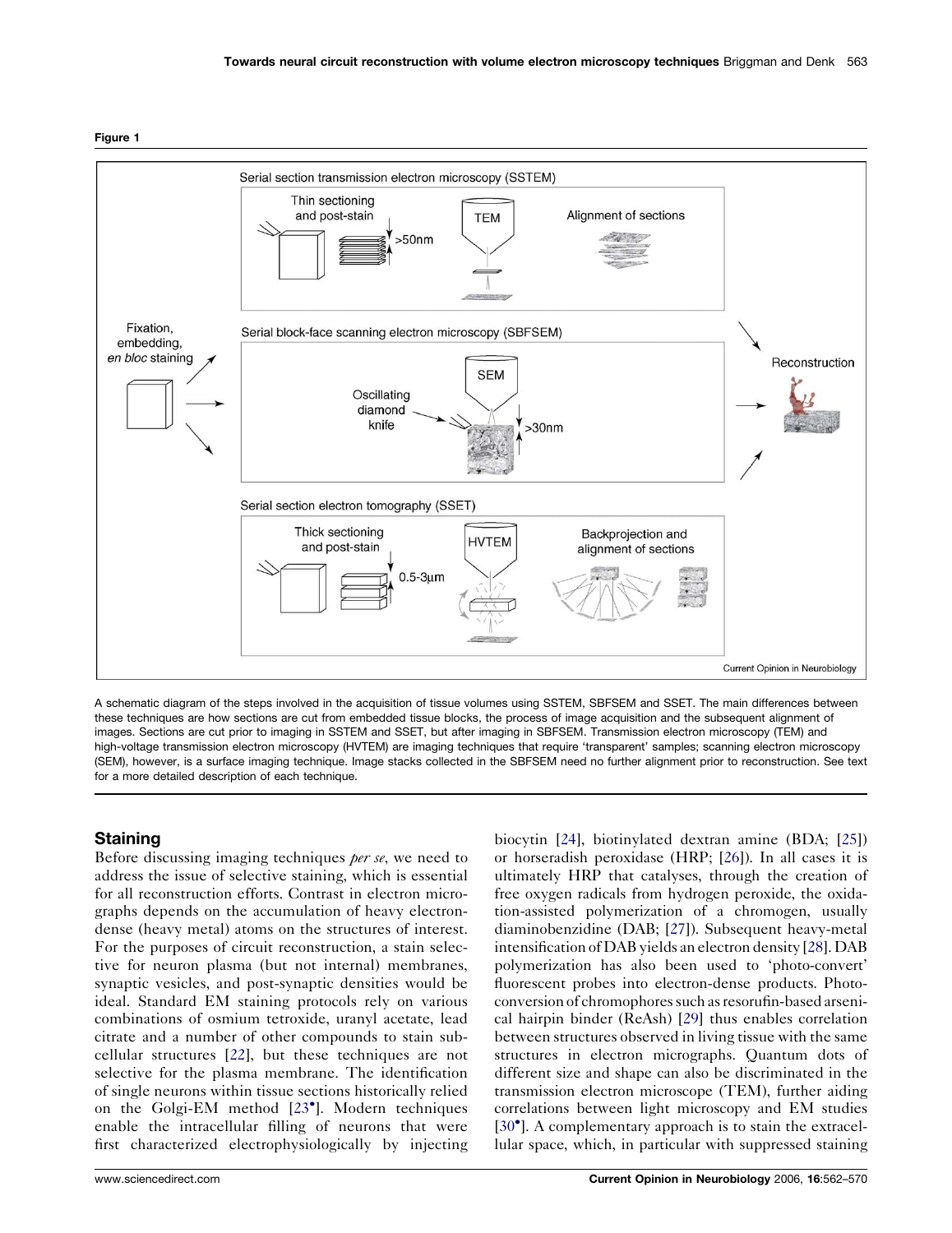<span id="page-2-0"></span>



Serial section transmission electron microscopy. Ultrathin 50 nm sections of rat neocortex imaged with TEM at 7 nm lateral resolution. (a) TEM image of a single section (xy plane). (b) Registered (aligned) stack of 239 sections resectioned in silico (yz plane). Data courtesy of G Knott, registration by DB Chklovskii.

of intracellular organelles, would substantially aid reconstruction. Interstitial staining has been attempted using HRP–DAB [\(Figure 3a](#page-3-0)), lanthanum nitrate [[31\]](#page-6-0) or transgenic expression of HRP on the cell surface [[32\]](#page-7-0).

# Serial section transmission electron microscopy

The well-established technique of SSTEM [\[33–35](#page-7-0)] is responsible for the vast majority of studies of neuronal circuitry at EM resolution during the past 30 years. SSTEM is a conceptually simple technique [\(Figure 1](#page-1-0)), but the sectioning process is tedious and prone to error. Thick blocks (several hundred  $\mu$ m) of tissue are first fixed, usually in some type of aldehyde, and then embedded in a polymeric material, usually a type of epoxy resin. The embedded block is then serially sectioned with a diamond knife on an ultramicrotome, yielding ribbons of thin sections. Staining can be performed en bloc or, after sectioning, on the thin sections. It was recently demonstrated that both neuronal ultrastructure and immunoreactivity in thin sections is better preserved through the process of high-pressure freezing than by conventional fixation [[36,37](#page-7-0)].

Ribbons of sections are transferred onto grids for imaging with TEM. In the TEM image, contrast is due mainly to the increased elastic scattering of electrons in areas containing the heavy metal stain as they travel through a thin section [\[38](#page-7-0)]. The sectioning and transfer processes are susceptible to many problems —even for experienced practitioners — including loss of sections, uneven section thickness, debris on sections and geometrical distortion. Even if the sections can be successfully imaged,

distortions, which vary locally and between sections, hamper automated approaches for the alignment and reconstruction of fine neuronal processes (but see Figure 2).

In TEM, the lateral resolution of ultra-thin sections can be better than 10 nm, depending somewhat on the type of stain employed. Although high-energy electrons can penetrate sections as thick as  $10 \mu m$  [[39\]](#page-7-0), albeit at some loss of resolution, merely projections rather than threedimensionally resolved data are obtained, because of the large depth of field of electron microscopes. Ultra-thin sections are, therefore, used to generate resolution perpendicular to the sectioning plane. Thick sections can, however, be virtually sectioned using electron tomography (discussed below). Although section thicknesses as thin as 25 nm have been claimed [\[35\]](#page-7-0), most studies have not been able to achieve long series of sections thinner than 50 nm, partly because of poor formation of section ribbons (JG White, pers comm). A resolution of 50 nm along the depth  $(Z)$  axis does not enable the reliable reconstruction of, for example, thin dendritic spine necks. The difference between the lateral and the depth resolutions is apparent when comparing xy and xz images in Figure 2.

Although SSTEM has successfully been used to reconstruct small lengths of dendrites [\[16](#page-6-0)] and axons [\[15](#page-6-0)], we focus here on attempts to reconstruct neuronal circuitry, which, in most cases, requires reconstructing dendritic arborizations in their entirety. The largest such reconstruction performed to date is that of the entire nervous system of the nematode *Caenorhabditis elegans* [\[40](#page-7-0)]. This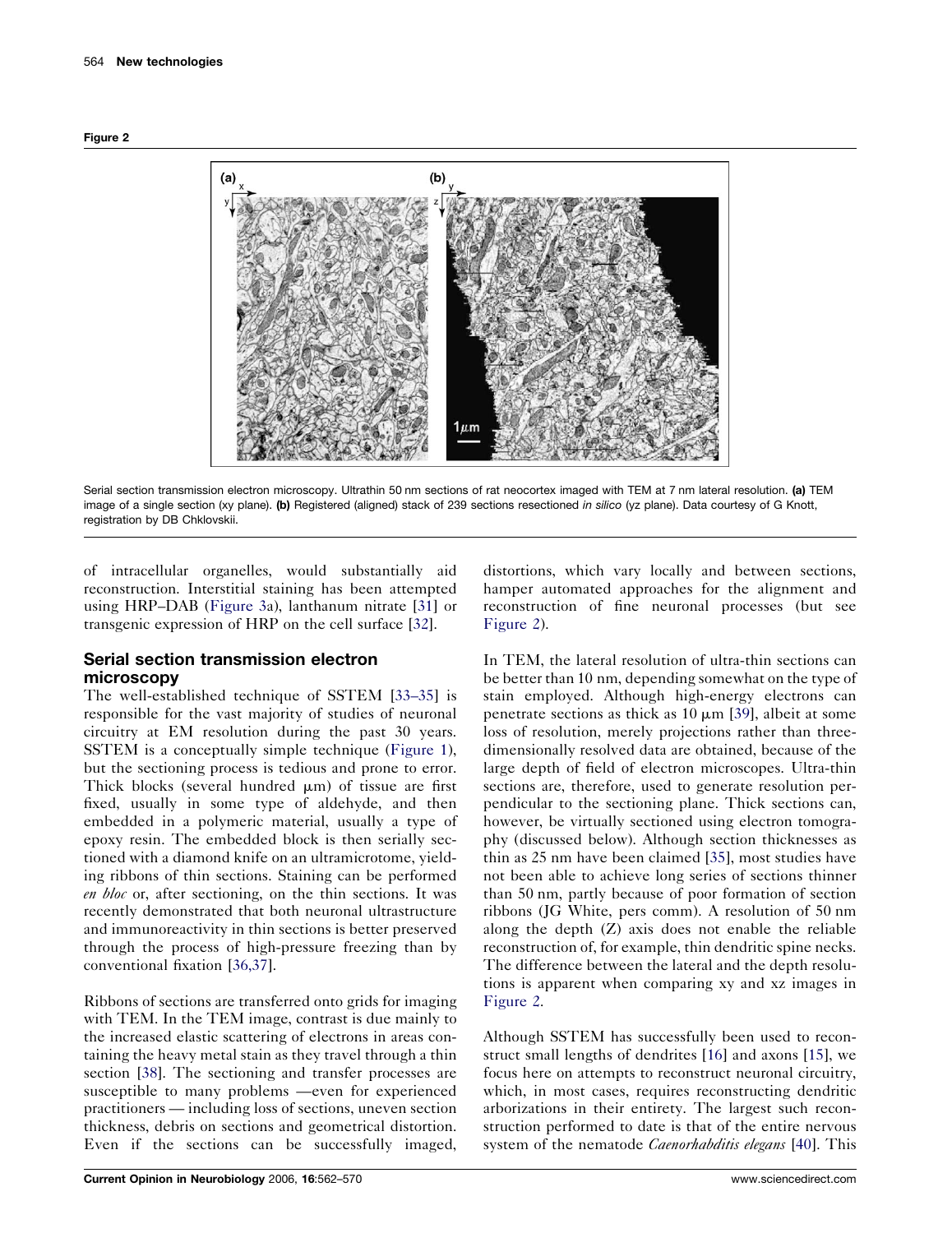<span id="page-3-0"></span>



Serial block-face scanning electron microscopy. (a) A 350  $\mu$ m<sup>3</sup> volume from adult rat barrel cortex sampled at 13.2nm/pixel in the xy plane consisting of 253 sections 30 nm thick. (b) Manually traced spiny dendrite. The dotted line indicates the location of the slice shown in panel d. (c) A sample xy plane. The arrow points to a spine head and a synaptic density. (d) A sample yz plane. The arrow points to the same structure as in (c). Unpublished data of KL Briggman, RM Bruno, W Denk, T Euler and H Horstmann.

seminal study identified the morphologies of all 302 neurons and their 5000 chemical synaptic connections using approximately 8000 serial sections of 50 nm section thickness. This achievement has profoundly influenced subsequent studies of the function of neural circuits in this species. One example is the neural circuit for touch sensitivity, the anatomy, function and development of which was elucidated by using the circuit diagram to first guide single-cell laser ablation studies and then to interpret their results [\[41](#page-7-0)].

SSTEM has also been applied to the study of retinal circuitry [[42\]](#page-7-0) and to the mammalian hippocampus [\[43](#page-7-0)] and cortex [[44\]](#page-7-0). Partial reconstructions of major cell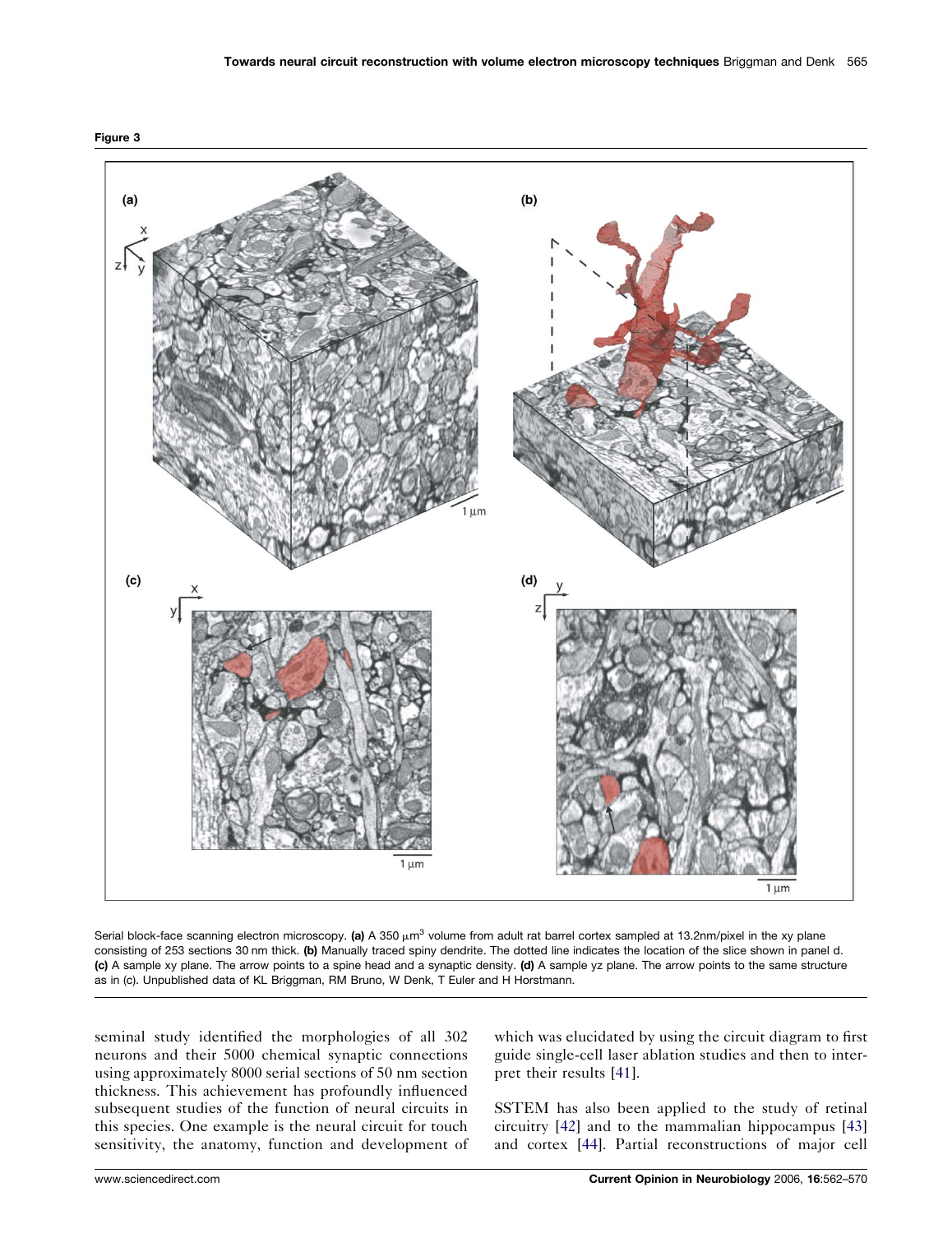classes in the vertebrate retina have helped to reveal distributions of synapses along dendrites and the identity of pre- and post- synaptic partners (e.g. [[35,45–47\]](#page-7-0)). However, insufficient Z-axis resolution made tracing the axons of some bipolar cells impossible because of their ''extremely fine and tortuous'' nature [\[46](#page-7-0)]. Importantly, SSTEM studies of the retina demonstrated that the complexity of circuit connectivity exceeds what had previously been suspected [[48\]](#page-7-0). Reconstructions of synapses along lengths of dendrites and axons (ranging from 10–100  $\mu$ m) have also been obtained from the visual [\[49,50\]](#page-7-0) and somatosensory [[51\]](#page-7-0) areas of the cortex. A major thrust of these studies has been to search for patterns of synaptic input into layer 4 spiny stellate neurons [\[52](#page-7-0)].

A cursory search in the primary literature on the use of SSTEM for the purpose of neuronal circuit reconstruction reveals a rapid decrease in the number of published studies towards the end of the 1980s. This perhaps coincides with the introduction of high-resolution optical sectioning techniques [[53\]](#page-7-0) and genetically targeted fluorescence tracer molecules [[54\]](#page-7-0). Such techniques offer a clear advantage in time and effort to identify connections between stained pairs of neurons. However, although super-resolution techniques [\[55,56\]](#page-7-0) might be able to do so in the future, current optical methods are not capable of resolving axon and dendrite trajectories or unambiguously identifying synaptic contacts among thousands of neurons in a dense neuropil. For example, assuming that single synapses occur only at axon varicosities might overlook whole classes of subcircuits [[57\]](#page-7-0).

With the exception of the  $C$ . elegans reconstruction  $(\sim]10^6 \text{ }\mu\text{m}^3$ ; [[58\]](#page-7-0)), in which only neurons have been traced and which constitute only a small fraction of the body volume, the volumes of neural tissue that have been reconstructed from individual specimens are in the order of  $10^3 \mu m^3$ . These volumes are far smaller than, for example, the volume necessary to reconstruct a complete *Drosophila* brain  $({\sim}10^8 \mu m^3;$  [\[58](#page-7-0)]) or a single cortical column from a mouse  $(\sim 10^8 \,\mathrm{\upmu m}^3)$ ; [\[59](#page-7-0)]). Given that the C. elegans reconstruction took about 15 years to complete (JG White, pers commun), manual SSTEM reconstructions of such large volumes appears impractical.

# Serial block-face scanning electron microscopy

The SBFSEM automates the process of sectioning and imaging blocks of tissue by incorporating a custom microtome into a low-vacuum SEM chamber [\[20,60,61\]](#page-6-0). Unlike a TEM, the images in an SEM are generated from electrons scattered off the surface of an embedded tissue sample, making the imaging of block faces possible [\[62](#page-7-0)]. Existing *en bloc* stains, such as uranyl acetate and osmium, provide adequate contrast, and a lateral resolution of better than 30 nm is possible [[20\]](#page-6-0). Sections are cut from

the surface of the block with an oscillating diamond knife. It is possible to cut series of hundreds if not thousands of sequential sections [\[20](#page-6-0)] with a section thickness of as little as 30 nm (KL Briggman, W Denk, unpublished, [Figure 3\)](#page-3-0).

There are several crucial advantages of SBFSEM over traditional SSTEM. Because the images are taken directly from the block face prior to each cut, the problems of sections being distorted or lost during handling are completely avoided. Furthermore, the images in raw SBFSEM datasets are already aligned and are, therefore, amenable to fully automated analysis techniques. Because the sectioning process is fully automated, large volumes can be imaged without significant operator involvement.

In most cases the area to be imaged is many times larger than the field of view of the SEM at the required resolution; it is, therefore, necessary to take multiple images to cover block faces as large as  $500 \mu m$ . The microtome, therefore, needs to be mounted on a translation stage with a mechanical reproducibility better than the lateral resolution (10 nm) in order to maintain the alignment within and between subimage stacks.

The SBFSEM has been used to section successfully small volumes of cortex, cerebellum, retina, zebrafish brain, and fly brain. Examples of such datasets are available online [\[20](#page-6-0)]. The quality of recent datasets enables single retinal processes to be followed manually through image stacks  $>100$  µm along the Z-axis. Current efforts are underway to further reduce the section thickness below 30 nm and to improve intra- versus extra-cellular staining contrast.

The speed of SBFSEM is ultimately limited by the pixel dwell time necessary to achieve a reasonable signal-tonoise ratio, with rates of slightly above 100 kHz currently being used (KL Briggman, W Denk, et al. unpublished, see also [Figure 3](#page-3-0)). At this rate the time needed to collect  $10^7 \mu m^3$  (at 30 nm<sup>3</sup> resolution) would be about a month.

# Serial section electron tomography

One alternative to SSTEM is SSET [[21\]](#page-6-0), which is based on the principle of reconstructing a 3D structure from multiple 2D projections at varying angles, a method similar to computed tomography (CT) scans in medical radiology [[37,63,64](#page-7-0)]. The 3D structure can be reconstructed from the 2D tilt-series of images by a variety of back projection techniques [[65\]](#page-7-0). SSET reduces the number of sections that need to be cut for a given total sample thickness and also improves the Z-axis resolution below that of the thinnest sections that can currently be cut by a microtome. SSET has been used to reconstruct a number of subcellular structures, including dendritic spines [\[66](#page-7-0)] and nodes of Ranvier [\[67](#page-7-0)<sup>°</sup>] (see [Figure 4\)](#page-5-0).

Blocks of tissue are stained and embedded, similar to the process in SSTEM, and then sectioned into thick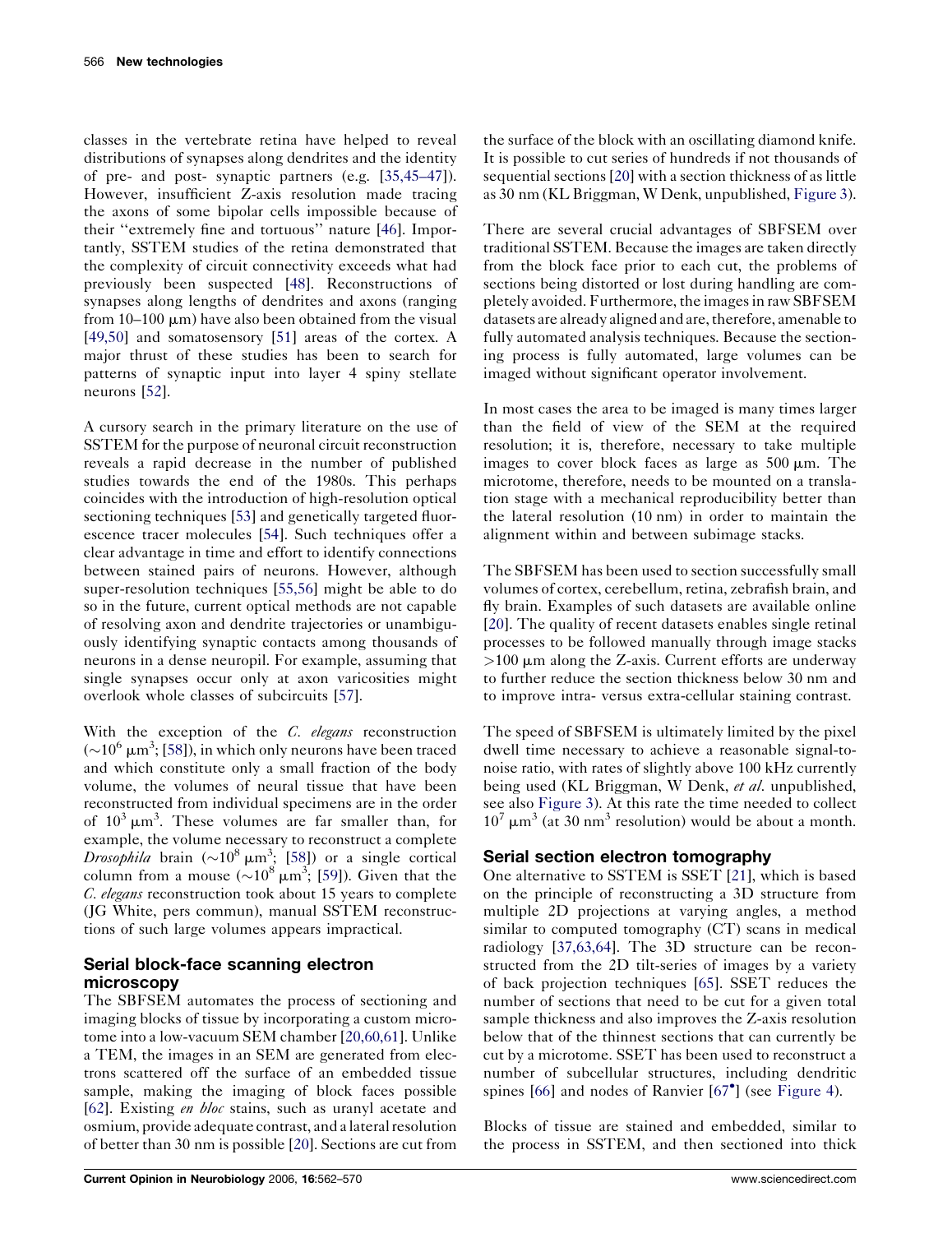<span id="page-5-0"></span>



Serial section tomographic reconstruction of a CNS node of Ranvier. This reconstruction contains 90–95% of the entire width of the node of Ranvier and includes the axon, myelin layers and astrocytic processes (for details see [[67](#page-7-0)<sup>\*</sup>]). Each thick section was  $\sim$ 1.5  $\mu$ m thick. The faces of this cube represent orthogonal xy, yz, and xz slices of the reconstruction. Data courtesy of GE Sosinsky and MH Ellisman.

 $(0.5-3 \mu m)$  sections. Note that in SSET (as in SBFSEM) post-section staining methods (such as post-embedding immuno-staining) cannot be used. Tilt series are obtained by imaging a section at  $1-2^\circ$  increments in a high-voltage TEM (HVTEM). The specimen is ideally tilted along both the X- and the Y- axes through angles as large as  $\pm 70^{\circ}$ , which optimizes Z-axis resolution and reduces the range of missing spatial frequencies (missing wedge and pyramid), which are responsible for reconstruction artifacts. Because at such extreme angles the effective electron path length is almost three times the section thickness, energy filtering techniques are essential for thicker sections to reach resolutions of better than 10 nm along all dimensions [\[68,69\]](#page-7-0).

The appeal of SSET is a large reduction in the number of sections that need to be cut for an equivalent volume compared with the number needed for either SSTEM or SBFSEM, reducing the risk of section damage and loss. Although for some applications the loss of material between sequential thick sections, estimated to be 15– 25 nm in a SSET reconstruction of the Golgi complex in rat kidney cells [\[70](#page-7-0)] is a concern, it might not seriously affect the ability to reconstruct neural processes. However, distortion and shrinkage of tissue caused by the large electron dose needed for the acquisition of a full tiltseries, which comprises as many as 150 images [[71](#page-8-0)], needs to be detected and corrected.

### Reconstruction

As computer processing power and storage capacity have increased, efforts have been made to automate the tedious task of manually tracing neuronal processes through dense neuropil. One of the earliest uses of computer-assisted tracing was a reconstruction of a portion of the optic ganglion in the small crustacean Daphnia magna [\[72,73\]](#page-8-0). There is now a plethora of freely or commercially available semi-automated reconstruction software packages providing morphometric operations, region growing techniques, and interfaces for digitizing tablets (e.g., [[74–76](#page-8-0)]). Given the estimate that computerassisted tracings by humans can be performed at a rate of  $\sim$ 1  $\mu$ m<sup>3</sup>/hour [[58\]](#page-7-0), a manual reconstruction of a mouse cortical column would take >10 000 person years. Indeed, the most time-consuming step in the C. elegans reconstruction was the manual tracing and tracking of neuronal processes (JG White, pers commun). Thus, for even modestly large volumes, the amount of user interaction per volume to be traced needs to be rather small and reconstructions will need to be almost fully automated, perhaps involving the development of new machinelearning algorithms [\[77–79](#page-8-0)]. The complexity of this task can be appreciated, for example, by viewing the available SBFSEM datasets [[20\]](#page-6-0). Automated reconstruction will greatly benefit from staining protocols that clearly distinguish between the neuronal plasma membranes (or the extracellular space) and the intracellular membranes.

### Correlating structure with function

In almost all areas of biology the need to find the detailed connection between biochemical function, such as synaptic vesicle fusion, and (macromolecular) structure is undisputed. (A, by now, classical example being the electron tomographic reconstructions of the neuromuscular synapse [[80\]](#page-8-0).) In systems neurobiology, the utility of having structural (connectivity) information is undisputed as well, and was the main motivation behind the complete reconstruction of the *C. elegans* nervous system, which has demonstrated how knowledge of the circuitry can be combined with selective ablations and genetic manipulations [\[41,81,82\]](#page-7-0). The need for having the complete connectivity map for a particular instantiation of the nervous system in order to discover and understand the neural algorithms is more in dispute, possibly partly out of desperation in the face of the enormity of the task [[83\]](#page-8-0). For more complex nervous systems, such as a single mouse cortical column or a complete mouse brain, the number of neurons will be  $10^4$  and  $10^7$  times larger; the number of synaptic connections will be  $10^7$  and  $10^{11}$  times larger; and the volumes will be  $10^2$  and  $10^5$  times larger, respectively [[9,58,84](#page-6-0)]. One advantage that mammals, in particular, have over the nematode is the availability of physiological data acquired by both electrical [\[1,85\]](#page-6-0) and optical [[2–4](#page-6-0)] means.

Although the reconstruction of even a single cortical column appears daunting, it appears just feasible. Initial experiments (KL Briggman, RM Bruno, W Denk, et al., unpublished) show that thousands of multi-tiled slices (each more than  $10^8$  pixels) can be acquired using the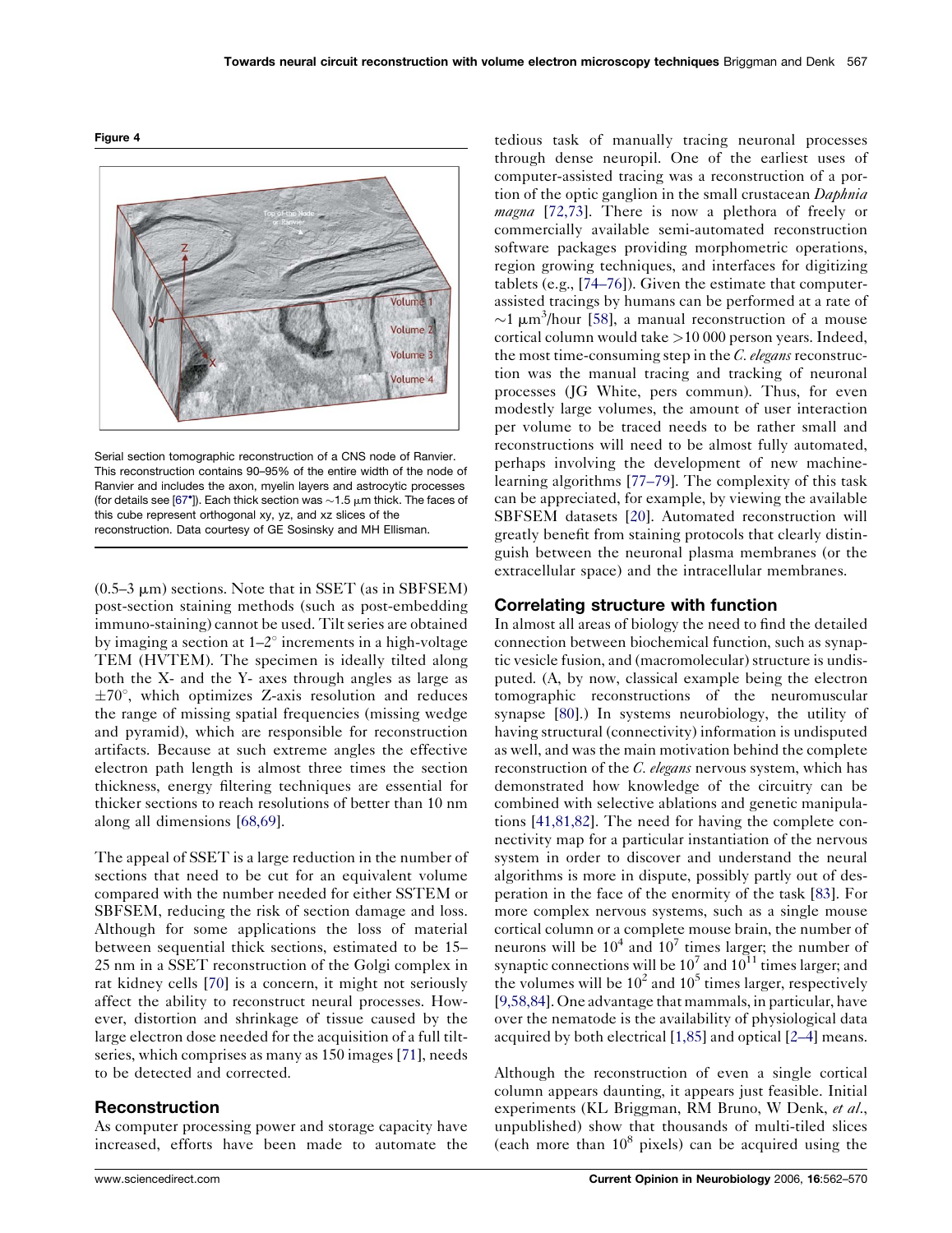<span id="page-6-0"></span>SBFSEM technology within a matter of months. In particular, the prospect of combining physiological population recordings with a post-hoc determination of the underlying neuronal circuitry studies might turn out to be the missing link in finding neural algorithms. At the very least, such detailed knowledge will enable us to validate hypotheses about the geometrical statistics of neural wiring  $[86$ <sup>\*</sup>].

### **Conclusions**

Detailed neuroanatomy could well be in for a serious comeback as the technology needed to reconstruct entire local circuits, and perhaps (for *Drosophila*) entire brains, at the resolution needed to follow each and every neural 'wire' is becoming available at the level of both data acquisition and data analysis. Although the interpretation of the data (in the form of, say, a matrix with 10 000 rows and 10 000 columns and synaptic weights as the  $10^8$ matrix elements) will be another challenge, every theory of how any neural computation works will have to be consistent with the measured connectivity.

### Acknowledgments

We thank DB Chklovskii and JG White for helpful discussions and comments on this manuscript. We also thank G Knott, DB Chklovskii, MH Ellisman, and GE Sosinksy for figure contributions.

### References and recommended reading

Papers of particular interest, published within the annual period of review, have been highlighted as:

- of special interest
- •• of outstanding interest
- 1. Buzsaki G: Large-scale recording of neuronal ensembles. Nat Neurosci 2004, 7:446-451.
- 2. Ikegaya Y, Le Bon-Jego M, Yuste R: Large-scale imaging of cortical network activity with calcium indicators. Neurosci Res 2005, 52:132-138.
- 3. Ohki K, Chung S, Ch'ng YH, Kara P, Reid RC: Functional imaging with cellular resolution reveals precise micro-architecture in visual cortex. Nature 2005, 433:597-603.
- Kerr JN, Greenberg D, Helmchen F: Imaging input and output of neocortical networks in vivo. Proc Natl Acad Sci USA 2005, 102:14063-14068.
- 5. Yaksi E, Friedrich RW: Reconstruction of firing rate changes across neuronal populations by temporally deconvolved Ca2+ imaging. Nat Methods 2006, 3:377-383.
- 6. Dragoi G, Buzsaki G: Temporal encoding of place sequences by hippocampal cell assemblies. Neuron 2006, 50:145-157.
- 7. Friedrich RW, Habermann CJ, Laurent G: Multiplexing using synchrony in the zebrafish olfactory bulb. Nat Neurosci 2004, 7:862-871.
- 8. Peters A: Thalamic input to the cerebral cortex. Trends Neurosci 1979, 2:183-185.
- 9. Braitenberg V, Schüz A: Cortex: Statistics and Geometry of Neuronal Connectivity, edn 2. Springer; 1998.
- 10. Okatan M, Wilson MA, Brown EN: Analyzing functional connectivity using a network likelihood model of ensemble neural spiking activity. Neural Comput 2005, 17:1927-1961.
- 11. London M, Hausser M: Dendritic computation. Annu Rev Neurosci 2005, 28:503-532.
- 12. White EL: Specificity of cortical synaptic connectivity: emphasis on perspectives gained from quantitative electron microscopy. J Neurocytol 2002, 31:195-202.
- 13. Song S, Sjostrom PJ, Reigl M, Nelson S, Chklovskii DB: Highly nonrandom features of synaptic connectivity in local cortical circuits. Plos Biol 2005, 3:507-519.
- 14. Yoshimura Y, Callaway EM: Fine-scale specificity of cortical networks depends on inhibitory cell type and connectivity. Nature Neuroscience 2005, 8:1552-1559.
- 15. Shepherd GMG, Harris KM: Three-dimensional structure and composition of CA3 -> CA1 axons in rat hippocampal slices: Implications for presynaptic connectivity and compartmentalization. J Neurosci 1998, 18:8300-8310.
- 16. Fiala JC, Harris KM: Dendrite structure. In Dendrites. Edited by Stuart G, Spruston N, Häusser M, Oxford University Press: 1999.
- 17. Conchello JA, Lichtman JW: Optical sectioning microscopy. Nat Methods 2005, 2:920-931.
- 18. Denk W, Strickler JH, Webb WW: 2-photon laser scanning fluorescence microscopy. Science 1990, 248:73-76.
- 19. Ware RW: Three-dimensional reconstruction from serial sections. Int Rev Cytol 1975, 40:325-440.
- 20. Denk W, Horstmann H: Serial block-face scanning electron microscopy to reconstruct three-dimensional tissue nanostructure. Plos Biol 2004, 2:1900-1909.
- 21. Soto GE, Young SJ, Martone ME, Deerinck TJ, Lamont S, Carragher BO, Hama K, Ellisman MH: Serial section electron tomography: a method for three-dimensional reconstruction of large structures. Neuroimage 1994, 1:230-243.
- 22. Hayat MA: Principles and Techniques of Electron Microscopy: Biological Applications, edn 4. Cambridge University Press; 2000.
- 23. Fairen A: Pioneering a golden age of cerebral microcircuits: the births of the combined Golgi-electron microscope methods.

Neuroscience 2005, 136:607-614. A historical account of the development and evolution of the Golgi method for use in EM neuroanatomy.

- 24. Xue HG, Yang CY, Ito H: The anterograde and retrograde axonal transport of biotinylated dextran amine and biocytin in the nervous system of teleosts. Brain Res Protoc 2004, 13:106-114.
- 25. Reiner A, Veenman CL, Medina L, Jiao Y, Del Mar N, Honig MG: Pathway tracing using biotinylated dextran amines. J Neurosci Methods 2000, 103:23-37.
- 26. LaVail JH, LaVail MM: Retrograde axonal transport in the central nervous system. Science 1972, 176:1416-1417.
- 27. Graham RC Jr, Karnovsky MJ: The early stages of absorption of injected horseradish peroxidase in the proximal tubules of mouse kidney: ultrastructural cytochemistry by a new technique. J Histochem Cytochem 1966, 14:291-302.
- 28. Adams JC: Heavy metal intensification of DAB-based HRP reaction product. J Histochem Cytochem 1981, 29:775.
- 29. Gaietta G, Deerinck TJ, Adams SR, Bouwer J, Tour O, Laird DW, Sosinsky GE, Tsien RY, Ellisman MH: Multicolor and electron microscopic imaging of connexin trafficking. Science 2002, 296:503-507.
- 30. Giepmans BNG, Deerinck TJ, Smarr BL, Jones YZ, Ellisman MH: -Correlated light and electron microscopic imaging of multiple endogenous proteins using Quantum dots. Nat Methods 2005, 2:743-749.

This study describes the state of the art in immuno-labeling light microscopy and EM correlation studies. The authors used quantum dot conjugated antibodies to label structures and achieved penetration depths of several microns.

31. Shaklai M, Tavassoli M: A modified technique to obtain uniform precipitation of lanthanum tracer in the extracellular space. J Histochem Cytochem 1977, 25:1013-1015.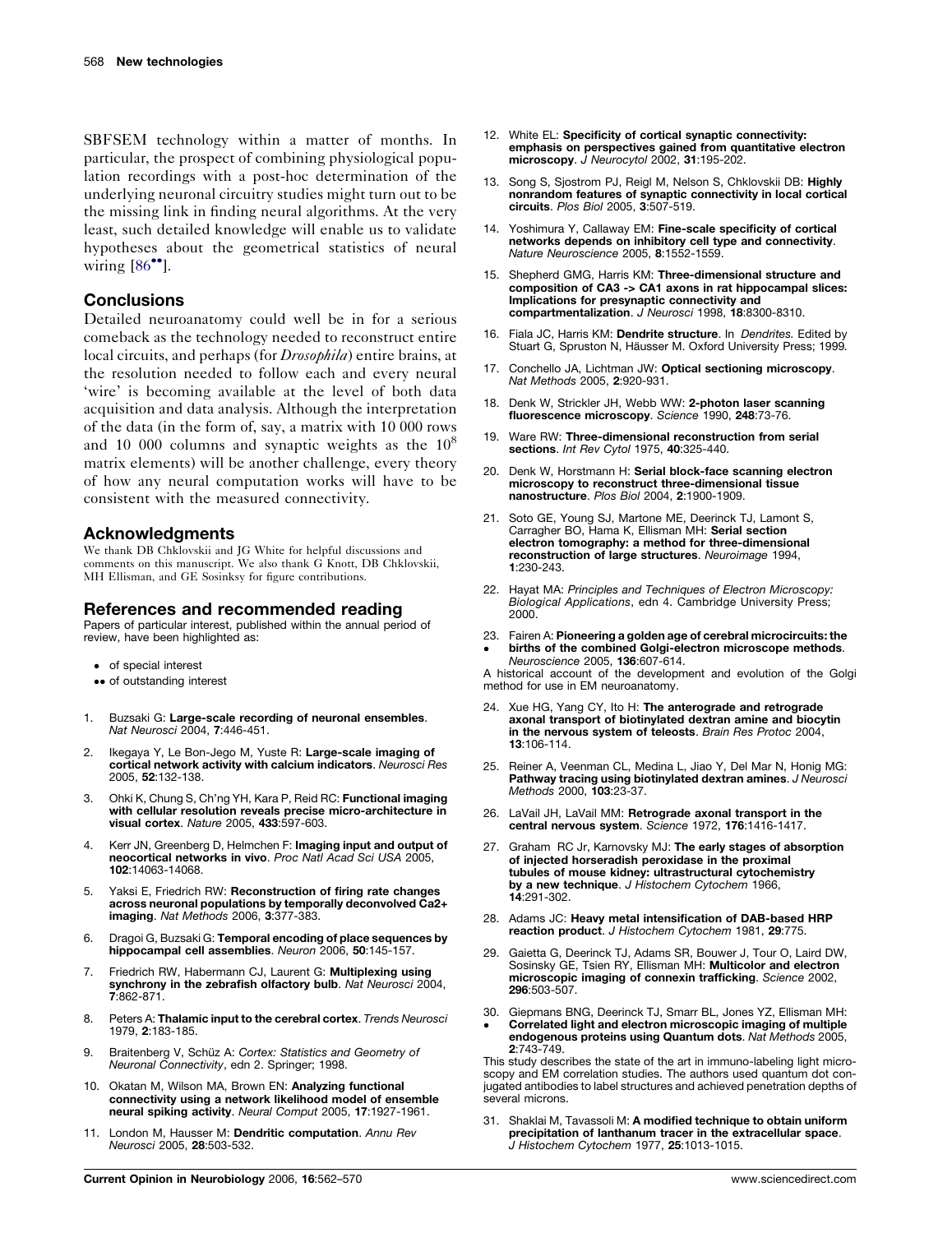- <span id="page-7-0"></span>32. Larsen CW, Hirst E, Alexandre C, Vincent JP: Segment boundary formation in Drosophila embryos. Development 2003, 130:5625-5635.
- 33. Macagno ER, Levinthal C, Sobel I: Three-dimensional computer reconstruction of neurons and neuronal assemblies. Annu Rev Biophys Bioeng 1979, 8:323-351.
- 34. Stevens JK, Davis TL, Friedman N, Sterling P: A systematic approach to reconstructing microcircuitry by electron microscopy of serial sections. Brain Res 1980, 2:265-293.
- 35. Siostrand FS: Ultrastructure of retinal rod synapses of the guinea pig eye as revealed by 3-dimensional reconstructions from serial sections. J Ultrastruct Res 1958, 2:122-170.
- 36. Rostaing P, Weimer RM, Jorgensen EM, Triller A, Bessereau JL: Preservation of immunoreactivity and fine structure of adult C-elegans tissues using high-pressure freezing. J of Histochem Cytochem 2004, 52:1-12.
- 37. Leapman RD: Novel techniques in electron microscopy. Curr Opin Neurobiol 2004, 14:591-598.
- 38. Reimer L: Transmission Electron Microscopy: Physics of Image Formation and Microanalysis, edn 2. Springer-Verlag; 1989.
- 39. Glauert AM: High voltage electron-microscope in biology. J Cell Biol 1974, 63:717-748.
- 40. White JG, Southgate E, Thomson JN, Brenner S: The structure of the nervous-system of the nematode Caenorhabditis-Elegans. Philos Trans R Soc Lond B Biol Sci 1986, 314:1-340.
- 41. Chalfie M, Sulston JE, White JG, Southgate E, Thomson JN, Brenner S: The neural circuit for touch sensitivity in Caenorhabditis elegans. J Neurosci 1985, 5:956-964.
- 42. Sterling P: Microcircuitry of the cat retina. Annu Rev Neurosci 1983, 6:149-185.
- 43. Sorra KE, Harris KM: Occurrence and three-dimensional structure of multiple synapses between individual radiatum axons and their target pyramidal cells in hippocampal area CA1. J Neurosci 1993, 13:3736-3748.
- 44. White EL, Keller A: Cortical Circuits: Synaptic Organization of the Cerebral Cortex - Structure, Function, and Theory. Birkhèauser; 1989.
- 45. Kolb H, Jones J: Synaptic organization of the outer plexiform layer of the turtle retina: an electron microscope study of serial sections. J Neurocytol 1984, 13:567-591.
- 46. Freed MA, Sterling P: The on-alpha ganglion-cell of the cat retina and its presynaptic cell-types. J Neurosci 1988, 8:2303-2320.
- 47. Famiglietti EV: Synaptic organization of starburst amacrine cells in rabbit retina - analysis of serial thin-sections by electron-microscopy and graphic reconstruction. J Comp Neurol 1991, 309:40-70.
- 48. Mcguire BA, Stevens JK, Sterling P: Microcircuitry of bipolar cells in cat retina. J Neurosci 1984, 4:2920-2938.
- 49. Somogyi P: The study of Golgi stained cells and of experimental degeneration under the electron microscope: a direct method for the identification in the visual cortex of three successive links in a neuron chain. Neurosci 1978, 3:167-180.
- 50. Davis TL, Sterling P: Microcircuitry of cat visual cortex: classification of neurons in layer IV of area 17, and identification of the patterns of lateral geniculate input. J Comp Neurol 1979, 188:599-627.
- 51. Porter LL, White EL: Synaptic connections of callosal projection neurons in the vibrissal region of mouse primary motor cortex - an electron-microscopic horseradish-peroxidase study. J Comp Neurol 1986, 248:573-587.
- 52. Mcguire BA, Hornung JP, Gilbert CD, Wiesel TN: patterns of synaptic input to layer-4 of cat striate cortex. J Neurosci 1984, 4:3021-3033.
- 53. Amos WB, White JG: How the confocal laser scanning microscope entered biological research. Biol Cell 2003, 95:335-342.
- 54. Chalfie M, Tu Y, Euskirchen G, Ward WW, Prasher DC: green fluorescent protein as a marker for gene-expression. Science 1994, 263:802-805.
- 55. Hell SW, Dyba M, Jakobs S: Concepts for nanoscale resolution in fluorescence microscopy. Curr Opin Neurobiol 2004, 14:599-609.
- 56. Betzig E, Patterson GH, Sougrat R, Lindwasser OW, Olenych S, Bonifacino JS, Davidson MW, Lippincott-Schwartz J, Hess HF: Imaging intracellular fluorescent proteins at nanometer resolution Science 2006, Published online. [DOI:10.1126/science.1127344.](doi:10.1126/science.1127344)
- 57. White EL, Weinfeld E, Lev DL: Quantitative analysis of synaptic distribution along thalamocortical axons in adult mouse barrels. J Comp Neurol 2004, 479:56-69.
- 58. Fiala JC, Three-dimensional structure of synapses in the brain and on the web. In Proceedings of the 2002 International Joint Conference on Neural Networks, May 12–17, Honolulu, Hawaii, 2002:1–4.
- 59. McCasland JS, Woolsey TA: High-resolution 2-deoxyglucose mapping of functional cortical columns in mouse barrel cortex. J Comp Neurol 1988, 278:555-569.
- 60. Leighton SB: Sem images of block faces, cut by a miniature microtome within the Sem – a technical note. Scanning Electron Microscopy 1981:73-76.
- 61. Kuzirian AM, Leighton SB: Oxygen plasma-etching of entire block faces improves the resolution and usefulness of serial scanning electron-microscopic images. Scanning Electron Microscopy 1983:1877-1885.
- 62. Goldstein J: Scanning Electron Microscopy and X-Ray Microanalysis, edn 3. Kluwer Academic/Plenum Publishers; 2003.
- 63. McEwen BF, Marko M: The emergence of electron tomography as an important tool for investigating cellular ultrastructure. J Histochem Cytochem 2001, 49:553-563.
- 64. Frey TG, Perkins GA, Ellisman MH: Electron tomography of membrane-bound cellular organelles. Annu Rev Biophys Biomol Struct 2006, 35:199-224.
- 65. Lawrence A, Bouwer JC, Perkins G, Ellisman MH: Transform-based backprojection for volume reconstruction of large format electron microscope tilt series. J Struct Biol 2006, 154:144-167.
- 66. Shoop RD, Esquenazi E, Yamada N, Ellisman MH, Berg DK: Ultrastructure of a somatic spine mat for nicotinic signaling in neurons. J Neurosci 2002, 22:748-756.
- 67. Sosinsky GE, Deerinck TJ, Greco R, Buitenhuys CH,
- -Bartol TM, Ellisman MH: Development of a model for microphysiological simulations: small nodes of ranvier from peripheral nerves of mice reconstructed by electron tomography. Neuroinformatics 2005, 3:133-162.

The authors reconstructed a node of Ranvier from three 500 nm sections using SSET. The Z-axis resolution of this technique was better than 10 nm, a Z-axis resolution not currently achievable by either SSTEM or **SBFSEM** 

- 68. Bouwer JC, Mackey MR, Lawrence A, Deerinck TJ, Jones YZ, Terada M, Martone ME, Peltier S, Ellisman MH: Automated most-probable loss tomography of thick selectively stained biological specimens with quantitative measurement of resolution improvement. J Struct Biol 2004, 148:297-306.
- 69. McIntosh R, Nicastro D, Mastronarde D: New views of cells in 3D: an introduction to electron tomography. Trends Cell Biol 2005, 15:43-51.
- 70. Ladinsky MS, Mastronarde DN, McIntosh JR, Howell KE, Staehelin LA: Golgi structure in three dimensions: functional insights from the normal rat kidney cell. J Cell Biol 1999, 144:1135-1149.